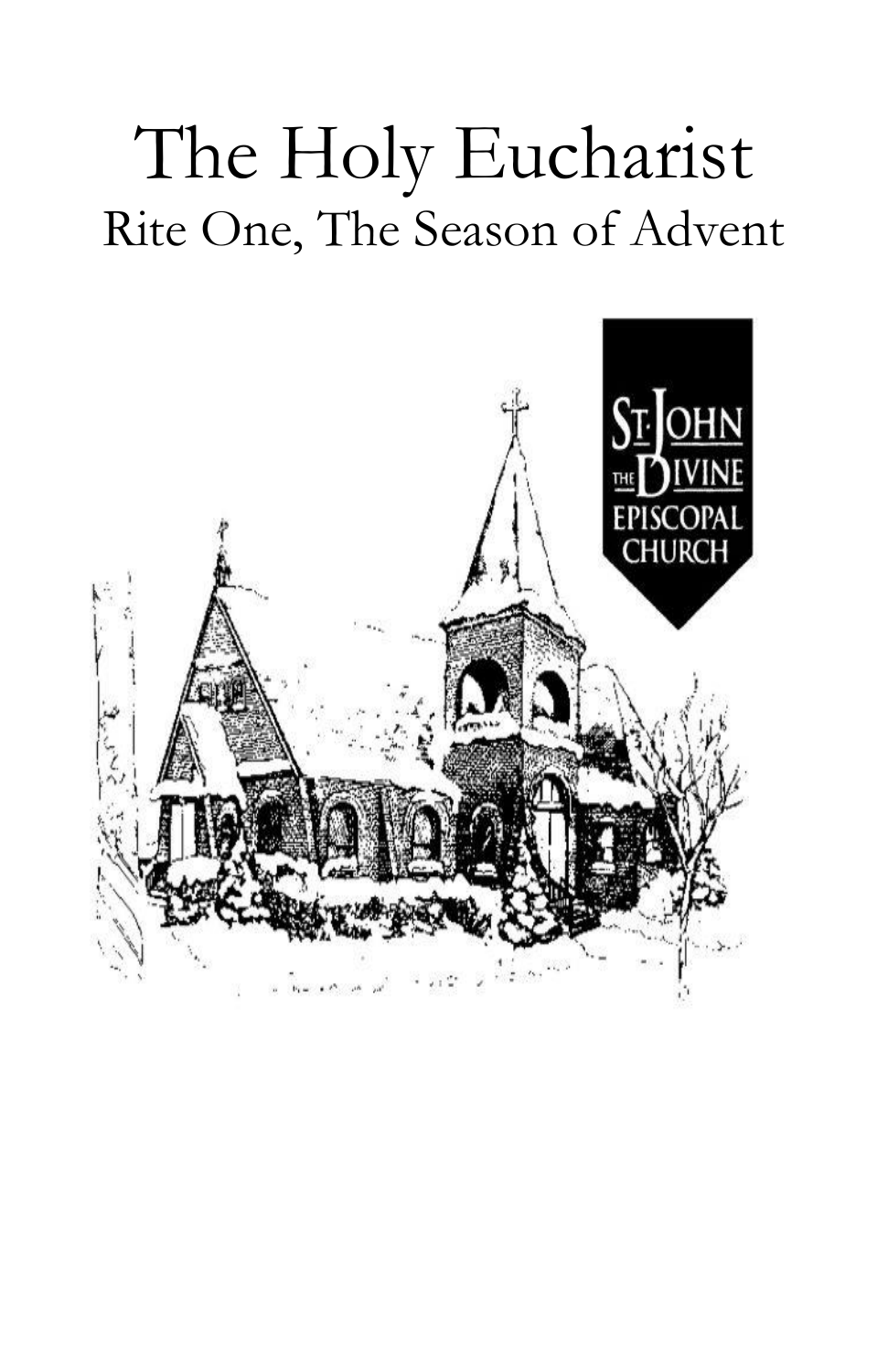## The Word of God

*A hymn, psalm, or anthem may be sung.*

*The people standing, the Celebrant says*

#### Blessed be God: Father,Son, and Holy Spirit. *People* **And blessed be his kingdom, now and for ever.**

Almighty God, unto whom all hearts are open, all desires known, and from whom no secrets are hid: Cleanse the thoughts of our hearts by the inspiration of thy Holy Spirit, that we may perfectly love thee, and worthily magnify thy holy Name; through Christ our Lord.

**People Amen.**

Holy God, Holy and Mighty, Holy Immortal One, **People Have mercy upon us.**

## **The Collect of the Day**

*The Celebrant says to the people*

The Lord be with you. **People And with thy spirit.** *Celebrant* Let us pray.

*The Celebrant says the Collect.*

**People Amen.**

## **The Lessons**

*The people sit. One or two Lessons, as appointed, are read, the Reader first saying*

A Reading (Lesson) from

*A citation giving chapter and verse may be added. After each Reading, the Reader may say*

The Word of the Lord. **People Thanks be to God.**

2 *Holy Eucharist I Silence may follow.*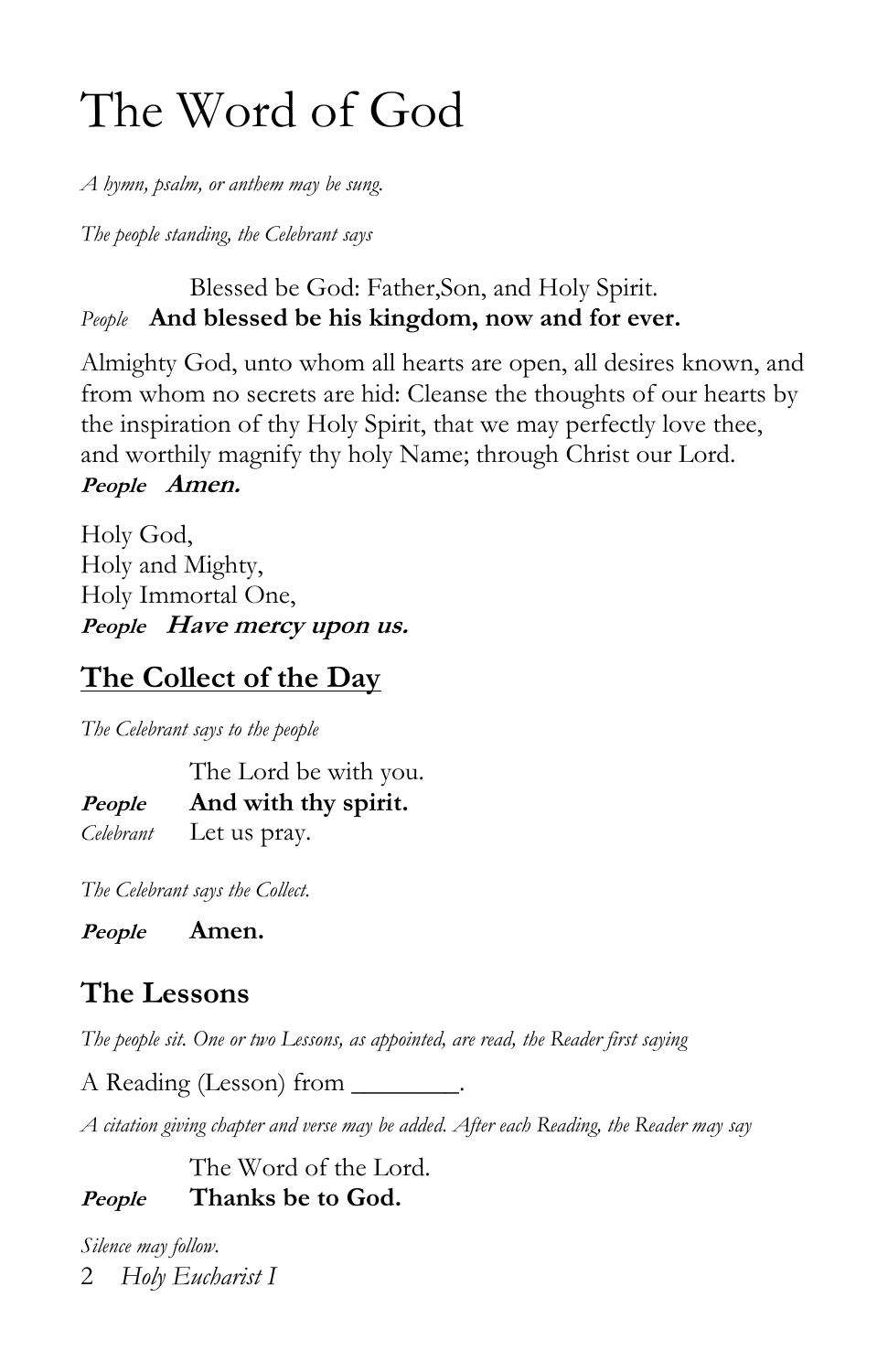**Sequence Hymn:** 'Oh Come, Oh Come Emmanuel' p56.

*Then, all standing, the Deacon or a Priest reads the Gospel, first saying*

The Holy Gospel of our Lord Jesus Christ according to \_\_\_\_\_\_\_\_\_\_ **People Glory be to thee, O Lord.**

*After the Gospel, the Reader says*

The Gospel of the Lord. **People Praise be to thee, O Christ.**

### **The Sermon**

*On Sundays and other Major Feasts there follows, all standing*

## **The Nicene Creed**

**We believe in one God, the Father, the Almighty, maker of heaven and earth, of all that is, seen and unseen. We believe in one Lord, Jesus Christ, the only Son of God, eternally begotten of the Father, God from God, Light from Light, true God from true God, begotten, not made, of one Being with the Father. Through him all things were made. For us and for our salvation he came down from heaven, by the power of the Holy Spirit he became incarnate from the Virgin Mary, and was made man. For our sake he was crucified under Pontius Pilate; he suffered death and was buried. On the third day he rose again in accordance with the Scriptures; he ascended into heaven and is seated at the right hand of the Father. He will come again in glory to judge the living and the dead, and his kingdom will have no end. We believe in the Holy Spirit, the Lord, the giver of life, who proceeds from the Father and the Son. With the Father and the Son he is worshiped and glorified. He has spoken through the Prophets.**

**We believe in one holy catholic and apostolic Church. We acknowledge one baptism for the forgiveness of sins. We look for the resurrection of the dead, and the life of the world to come. Amen.**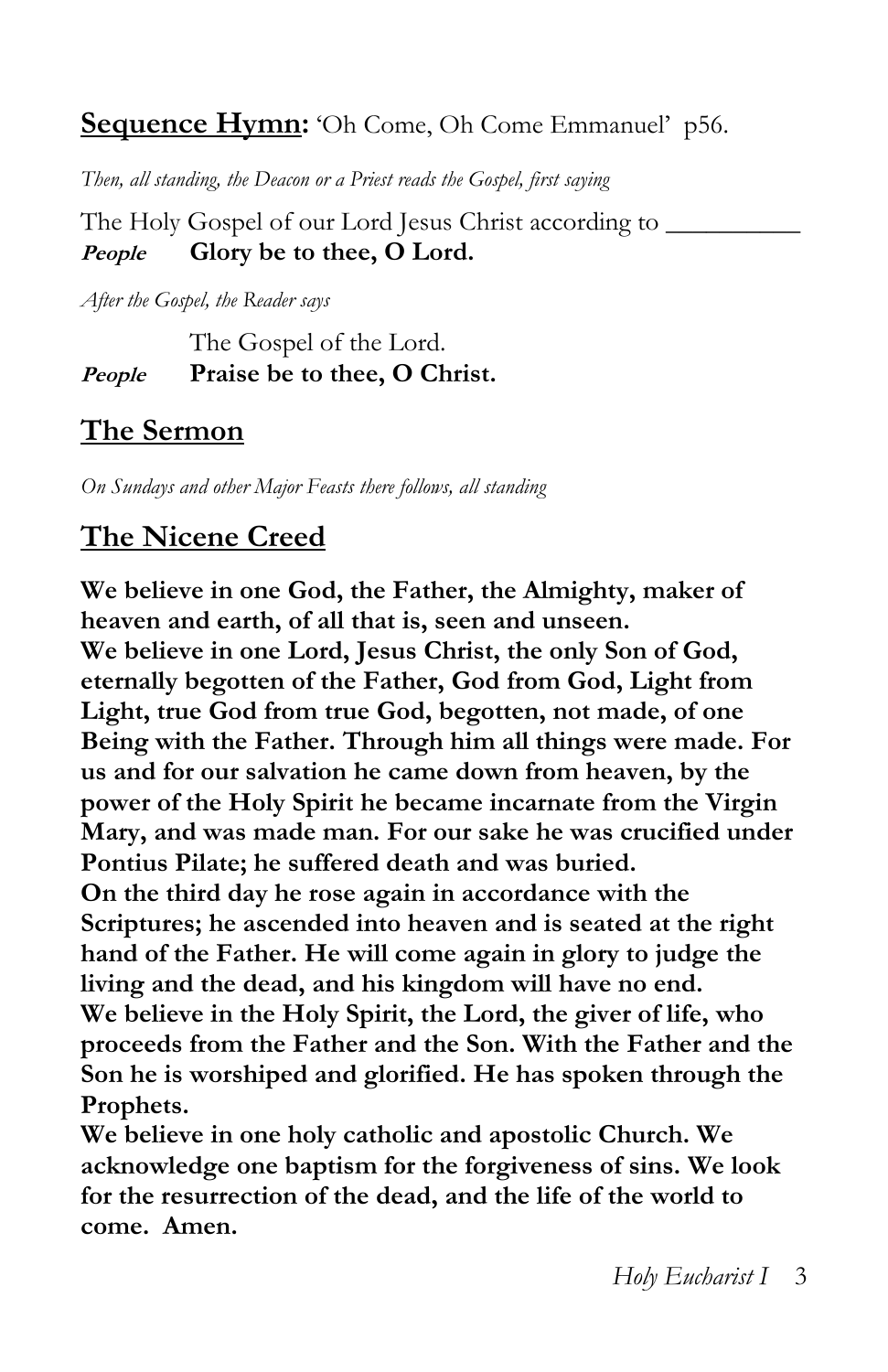## **The Prayers of the People**

*Intercession is offered according to the following form. The Deacon or other person appointed says* Let us pray for the whole state of Christ's Church and the world.

Almighty and everliving God, who in thy holy Word hast taught us to make prayers, and supplications, and to give thanks for all men: Receive these our prayers which we offer unto thy divine Majesty, beseeching thee to inspire continually the Universal Church with the spirit of truth, unity, and concord; and grant that all those who do confess thy holy Name may agree in the truth of thy holy Word, and live in unity and godly love.

#### Lord, in thy mercy **Hear our Prayer**

Give grace, O heavenly Father, to all bishops and other ministers [especially\_\_\_\_\_\_\_\_.], that they may, both by their life and doctrine, set forth thy true and lively Word, and rightly and duly administer thy holy Sacraments.

#### Lord, in thy mercy **Hear our Prayer**

And to all thy people give thy heavenly grace, and especially to this congregation here present; that, with meek heart and due reverence, they may hear and receive thy holy Word, truly serving thee in holiness and righteousness all the days of their life.

#### Lord, in thy mercy **Hear our Prayer**

We beseech thee also so to rule the hearts of those who bear the authority of government in this and every land [especially \_\_\_\_\_\_], that they may be led to wise decisions and right actions for the welfare and peace of the world.

Lord, in thy mercy **Hear our Prayer**

Open, O Lord, the eyes of all people to behold thy gracious hand in all thy works, that, rejoicing in thy whole creation, they may honor

4 *Holy Eucharist I*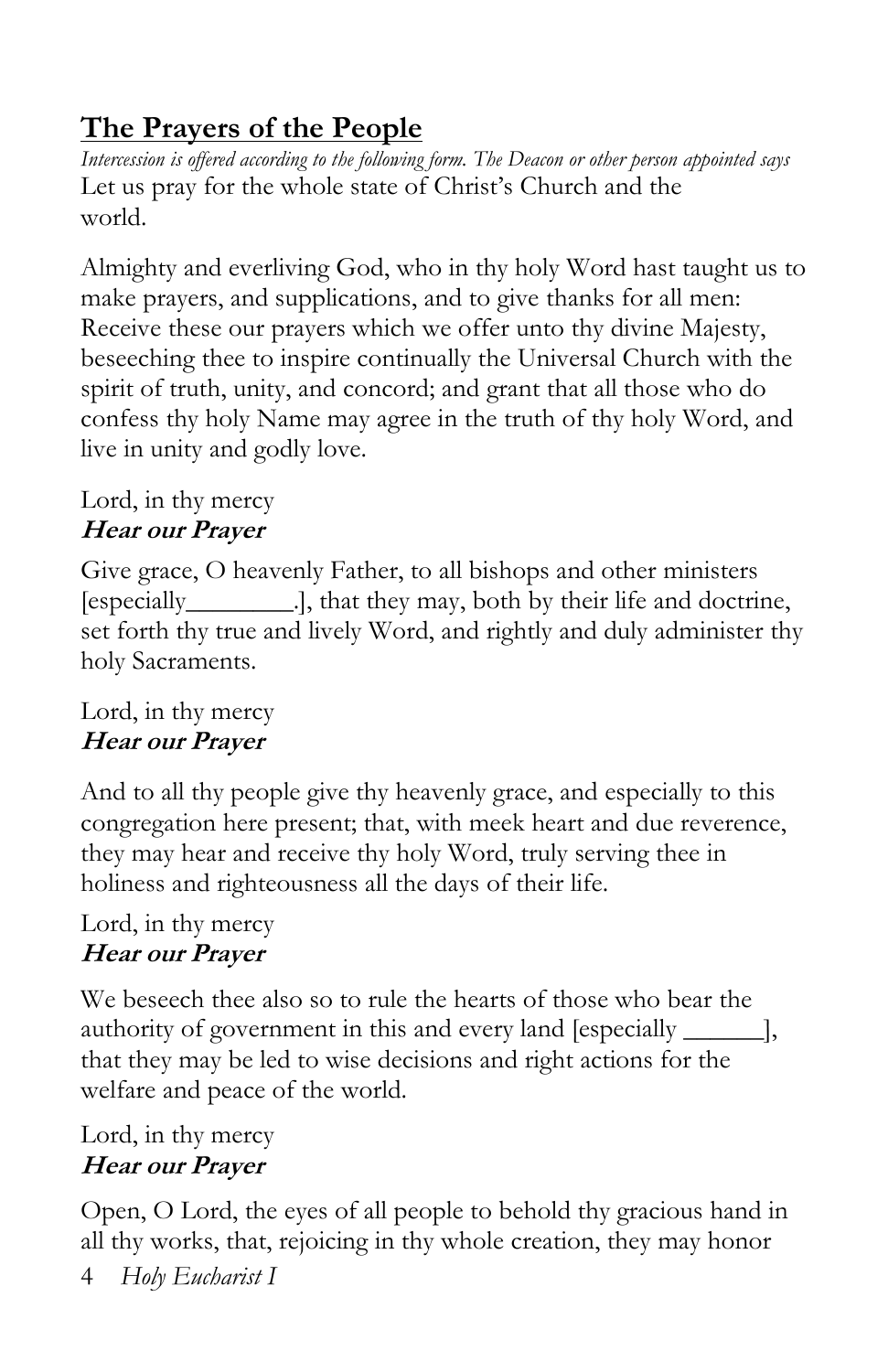thee with their substance, and be faithful stewards of thy bounty.

#### Lord, in thy mercy **Hear our Prayer**

And we most humbly beseech thee, of thy goodness, O Lord, to comfort and succor [\_\_\_\_\_\_ and] all those who, in this transitory life, are in trouble, sorrow, need, sickness, or any other adversity.

#### Lord, in thy mercy **Hear our Prayer**

*Additional petitions and thanksgivings may be included here.*

And we also bless thy holy Name for all thy servants departed this life in thy faith and fear [especially\_\_\_\_\_\_], beseeching thee to grant them continual growth in thy love and service; and to grant us grace so to follow the good examples of [\_\_\_\_\_\_\_\_\_\_ and of] all thy saints, that with them we may be partakers of thy heavenly kingdom.

Grant these our prayers, O Father, for Jesus Christ's sake, our only Mediator and Advocate. **Amen.**

## **Confession of Sin**

#### *The Deacon or Celebrant says the following*

Ye who do truly and earnestly repent you of your sins, and are in love and charity with your neighbors, and intend to lead a new life, following the commandments of God, and walking from henceforth in his holy ways: Draw near with faith, and make your humble confession to Almighty God, devoutly kneeling.

#### *Silence may be kept.*

#### *Minister and People*

**Almighty God, Father of our Lord Jesus Christ, maker of all things, judge of all men: We acknowledge and bewail our manifold sins and wickedness, which we from time to time most grievously have committed, by thought, word, and deed, against thy divine Majesty, provoking most justly thy wrath and indignation against us.**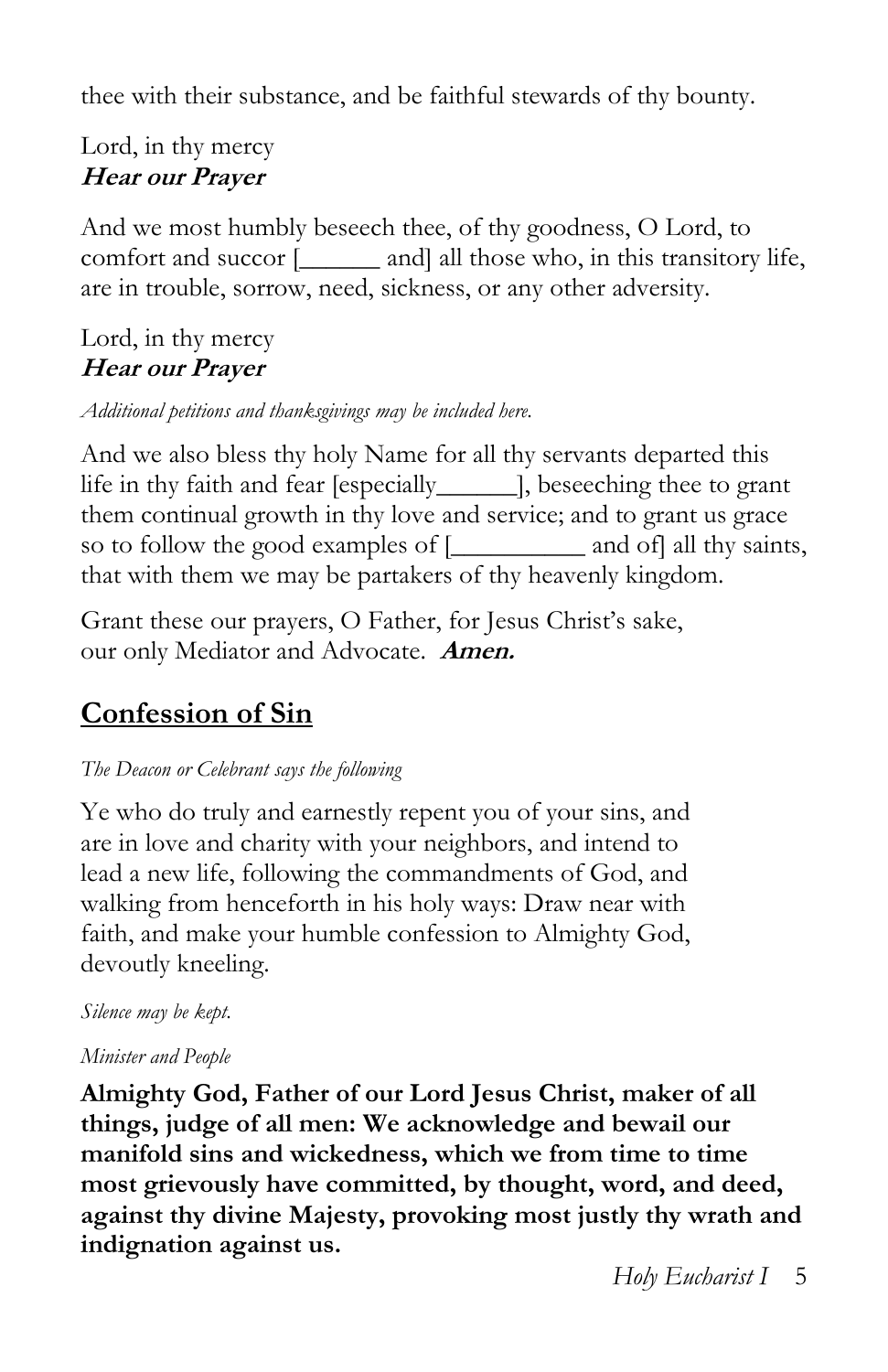**We do earnestly repent, and are heartily sorry for these our misdoings; the remembrance of them is grievous unto us, the burden of them is intolerable.**

**Have mercy upon us, have mercy upon us, most merciful Father; for thy Son our Lord Jesus Christ's sake, forgive us all that is past; and grant that we may ever hereafter serve and please thee in newness of life, to the honor and glory of thy Name; through Jesus Christ our Lord. Amen.**

*The Bishop when present, or the Priest, stands and says*

Almighty God, our heavenly Father, who of his great mercy hath promised forgiveness of sins to all those who with hearty repentance and true faith turn unto him, have mercy upon you, pardon and deliver you from all your sins, confirm and strengthen you in all goodness, and bring you to everlasting life; through Jesus Christ our Lord. *Amen.*

*A Minister may then say one or more of the following sentences, first saying*

Hear the Word of God to all who truly turn to him.

Come unto me, all ye that travail and are heavy laden, and I will refresh you. *Matthew 11:28*

God so loved the world, that he gave his only-begotten Son, to the end that all that believe in him should not perish, but have everlasting life. *John 3:16*

This is a true saying, and worthy of all men to be received, that Christ Jesus came into the world to save sinners. *1 Timothy 1:15*

If any man sin, we have an Advocate with the Father, Jesus Christ the righteous; and he is the perfect offering for our sins, and not for ours only, but for the sins of the whole world. *1 John 2:1-2*

## **The Peace**

*All stand. The Celebrant says to the people*

6 *Holy Eucharist I* The peace of the Lord be always with you. **People And with thy spirit.**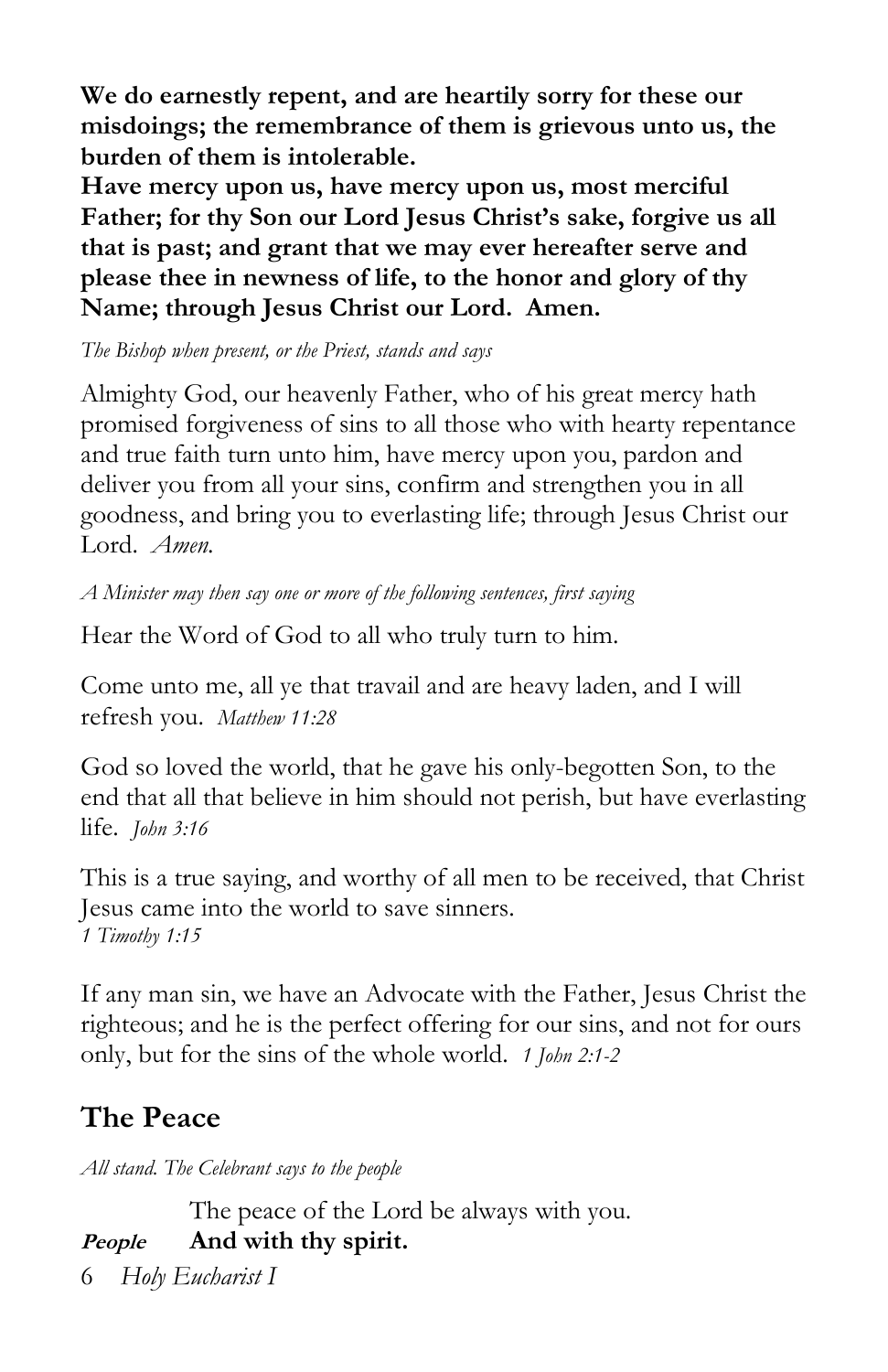*Then the Ministers and People may greet one another in the name of the Lord.*

## The Holy Communion

Thine, O Lord, is the greatness, and the power, and the glory, and the victory, and the majesty. For all that is in the heaven and in the earth is thine. Thine is the kingdom, O Lord, and thou art exalted as head above all.

*During the Offertory, a hymn, psalm, or anthem may be sung. Representatives of the congregation bring the people's offerings of bread and wine, and money or other gifts, to the deacon or celebrant. The people stand while the offerings are presented and placed on the Altar.*

### **The Great Thanksgiving Eucharistic Prayer I**

*The people remain standing. The Celebrant, whether bishop or priest, faces them and sings or says*

|           | The Lord be with you.                 |
|-----------|---------------------------------------|
| People    | And with thy spirit.                  |
| Celebrant | Lift up your hearts.                  |
| People    | We lift them up unto the Lord.        |
| Celebrant | Let us give thanks unto our Lord God. |
| People    | It is meet and right so to do.        |

*Then, facing the Holy Table, the Celebrant proceeds*

It is very meet, right, and our bounden duty, that we should at all times, and in all places, give thanks unto thee, O Lord, holy Father, almighty, everlasting God.

Because thou didst send thy beloved Son to redeem us from sin and death, and to make us heirs in him of everlasting life; that when he shall come again in power and great triumph to judge the world, we may without shame or fear rejoice to behold his appearing.

Therefore with Angels and Archangels, and with all the company of heaven, we laud and magnify thy glorious Name; evermore praising thee, and saying,

*Celebrant and People*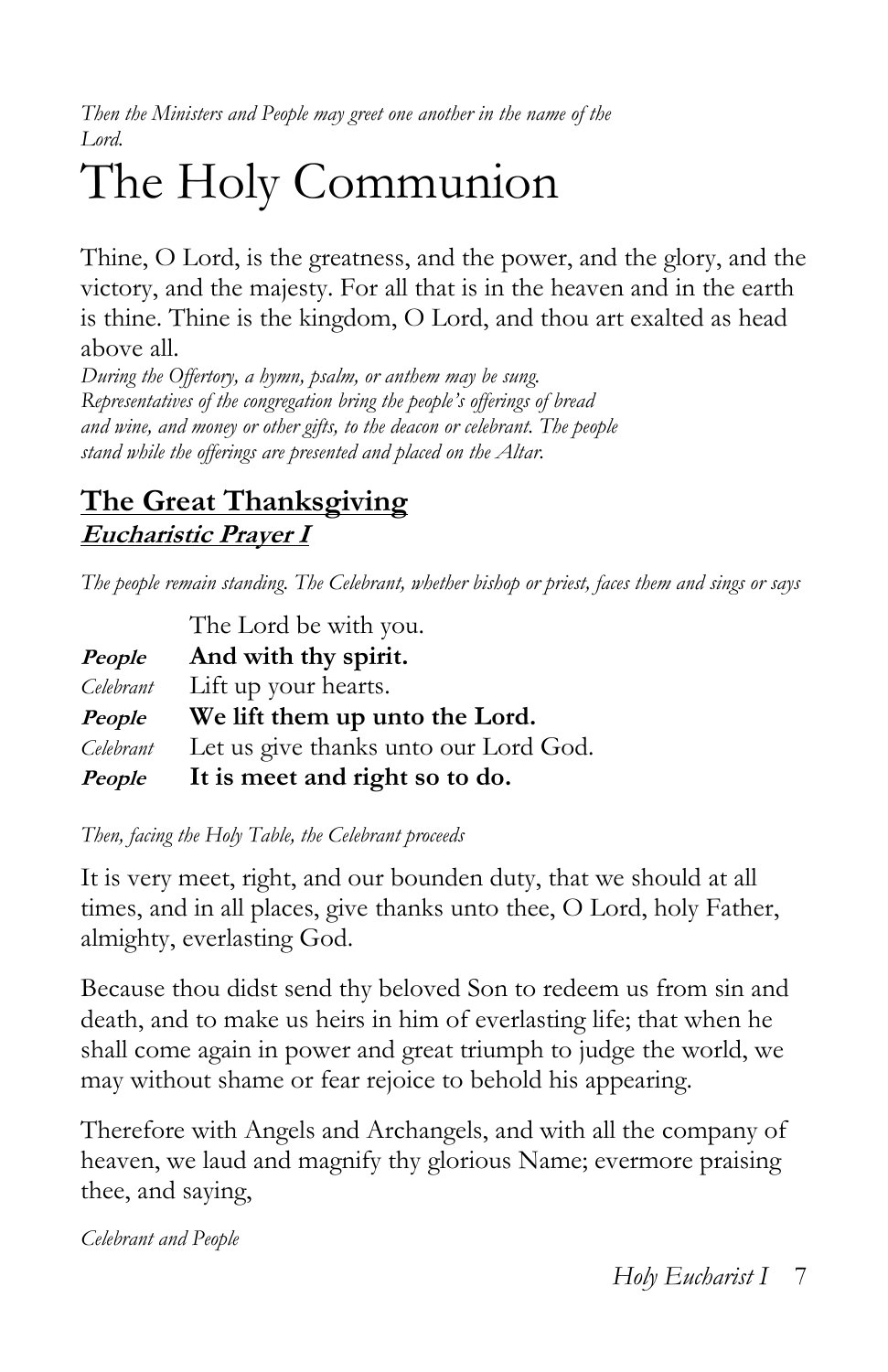#### **Holy, holy, holy, Lord God of Hosts: Heaven and earth are full of thy glory. Glory be to thee, O Lord Most High.**

*Here may be added*

#### **Blessed is he that cometh in the name of the Lord. Hosanna in the highest.**

#### *The people kneel or stand. Then the Celebrant continues*

All glory be to thee, Almighty God, our heavenly Father, for that thou, of thy tender mercy, didst give thine only Son Jesus Christ to suffer death upon the cross for our redemption; who made there, by his one oblation of himself once offered, a full, perfect, and sufficient sacrifice, oblation, and satisfaction, for the sins of the whole world; and did institute, and in his holy Gospel command us to continue, a perpetual memory of that his precious death and sacrifice, until his coming again.

*At the following words concerning the bread, the Celebrant is to hold it, or lay a hand upon it; and at the words concerning the cup, to hold or place a hand upon the cup and any other vessel containing wine to be consecrated*

For in the night in which he was betrayed, he took bread; and when he had given thanks, he brake it, and gave it to his disciples, saying, "Take, eat, this is my Body, which is given for you. Do this in remembrance of me."

Likewise, after supper, he took the cup; and when he had given thanks, he gave it to them, saying, "Drink ye all of this; for this is my Blood of the New Testament, which is shed for you, and for many, for the remission of sins. Do this, as oft a ye shall drink it, in remembrance of me."

Wherefore, O Lord and heavenly Father, according to the institution of thy dearly beloved Son our Savior Jesus Christ, we, thy humble servants, do celebrate and make here before thy divine Majesty, with these thy holy gifts, which we now offer unto thee, the memorial thy Son hath commanded us to make; having in remembrance his blessed passion and precious death, his mighty resurrection and glorious ascension; rendering unto thee most hearty thanks for the innumerable benefits procured unto us by the same.

8 *Holy Eucharist I*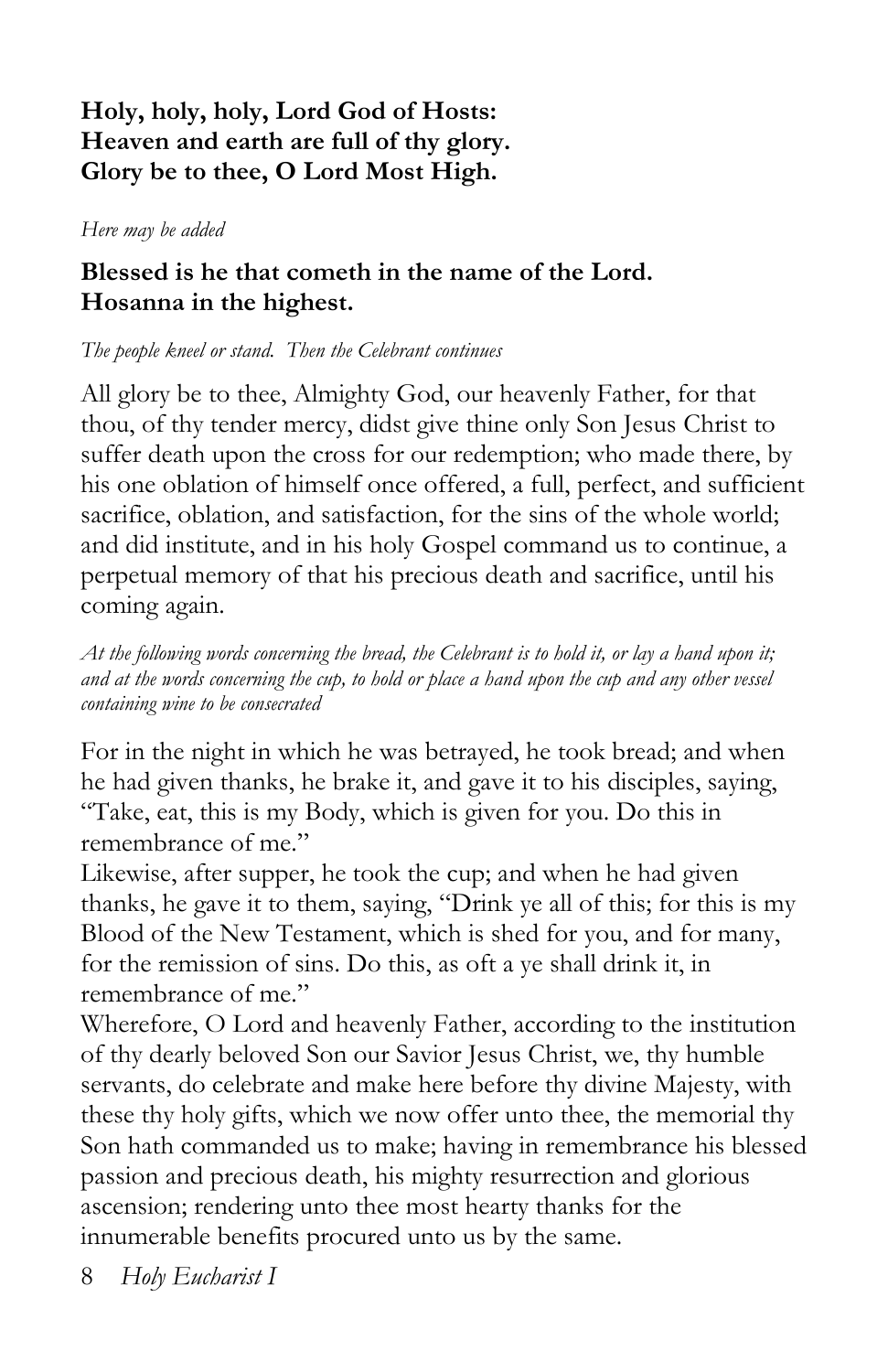And we most humbly beseech thee, O merciful Father, to hear us; and, of thy almighty goodness, vouchsafe to bless and sanctify, with thy Word and Holy Spirit, these thy gifts and creatures of bread and wine; that we, receiving them according to thy Son our Savior Jesus Christ's holy institution, in remembrance of his death and passion, may be partakers of his most blessed Body and Blood.

And we earnestly desire thy fatherly goodness mercifully to accept this our sacrifice of praise and thanksgiving; most humbly beseeching thee to grant that, by the merits and death of thy Son Jesus Christ, and through faith in his blood, we, and all thy whole Church, may obtain remission of our sins, and all other benefits of his passion. And here we offer and present unto thee, O Lord, our selves, our souls and bodies, to be a reasonable, holy, and living sacrifice unto thee; humbly beseeching thee that we, and all others who shall be partakers of this Holy Communion, may worthily receive the most precious Body and Blood of thy Son Jesus Christ, be filled with thy grace and heavenly benediction, and made one body with him, that he may dwell in us, and we in him.

And although we are unworthy, through our manifold sins, to offer unto thee any sacrifice, yet we beseech thee to accept this our bounden duty and service, not weighing our merits, but pardoning our offenses, through Jesus Christ our Lord;

By whom, and with whom, in the unity of the Holy Ghost, all honor and glory be unto thee, O Father Almighty, world without end. **AMEN.**

And now, as our Savior Christ hath taught us, we are bold to say,

#### *People and Celebrant*

**Our Father, who art in heaven, hallowed be thy Name, thy kingdom come, thy will be done, on earth as it is in heaven. Give us this day our daily bread.**

**And forgive us our trespasses, as we forgive those who trespass against us.**

**And lead us not into temptation, but deliver us from evil. For thine is the kingdom, and the power, and the glory, for ever and ever. Amen**.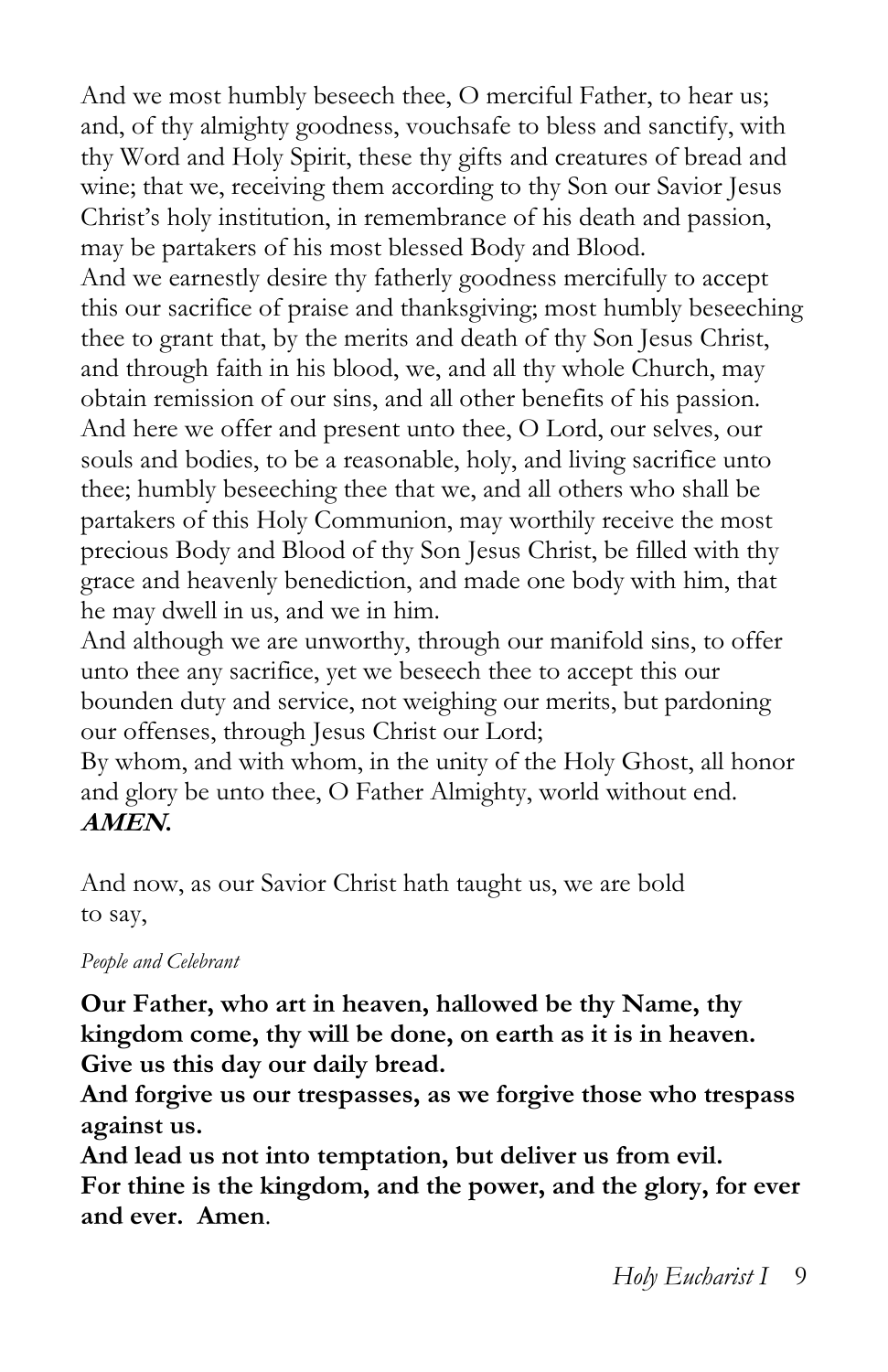## **The Breaking of the Bread**

*The Celebrant breaks the consecrated Bread. A period of silence is kept. Then may be sung or said*

**O Lamb of God, that takest away the sins of the world, have mercy upon us.**

**O Lamb of God, that takest away the sins of the world, have mercy upon us.**

**O Lamb of God, that takest away the sins of the world, grant us thy peace.**

**We do not presume to come to this thy Table, O merciful Lord, trusting in our own righteousness, but in thy manifold and great mercies. We are not worthy so much as to gather up the crumbs under thy Table. But thou art the same Lord whose property is always to have mercy. Grant us therefore, gracious Lord, so to eat the flesh of thy dear Son Jesus Christ, and to drink his blood, that we may evermore dwell in him, and he in us. Amen.**

*Facing the people, the Celebrant may say the following Invitation*

The Gifts of God for the People of God.

*and may add* Take them in remembrance that Christ died for you, and feed on him in your hearts by faith, with thanksgiving.

*The ministers receive the Sacrament in both kinds, and then immediately deliver it to the people. The Bread and the Cup are given to the communicants with these words*

The Body of our Lord Jesus Christ, which was given for thee, preserve thy body and soul unto everlasting life. Take and eat this in remembrance that Christ died for thee, and feed on him in thy heart by faith, with thanksgiving.

The Blood of our Lord Jesus Christ, which was shed for thee, preserve thy body and soul unto everlasting life. Drink this in remembrance that Christ's Blood was shed for thee, and be thankful.

*or with these words*

10 *Holy Eucharist I* The Body (Blood) of our Lord Jesus Christ keep you in everlasting life. [*Amen.*]